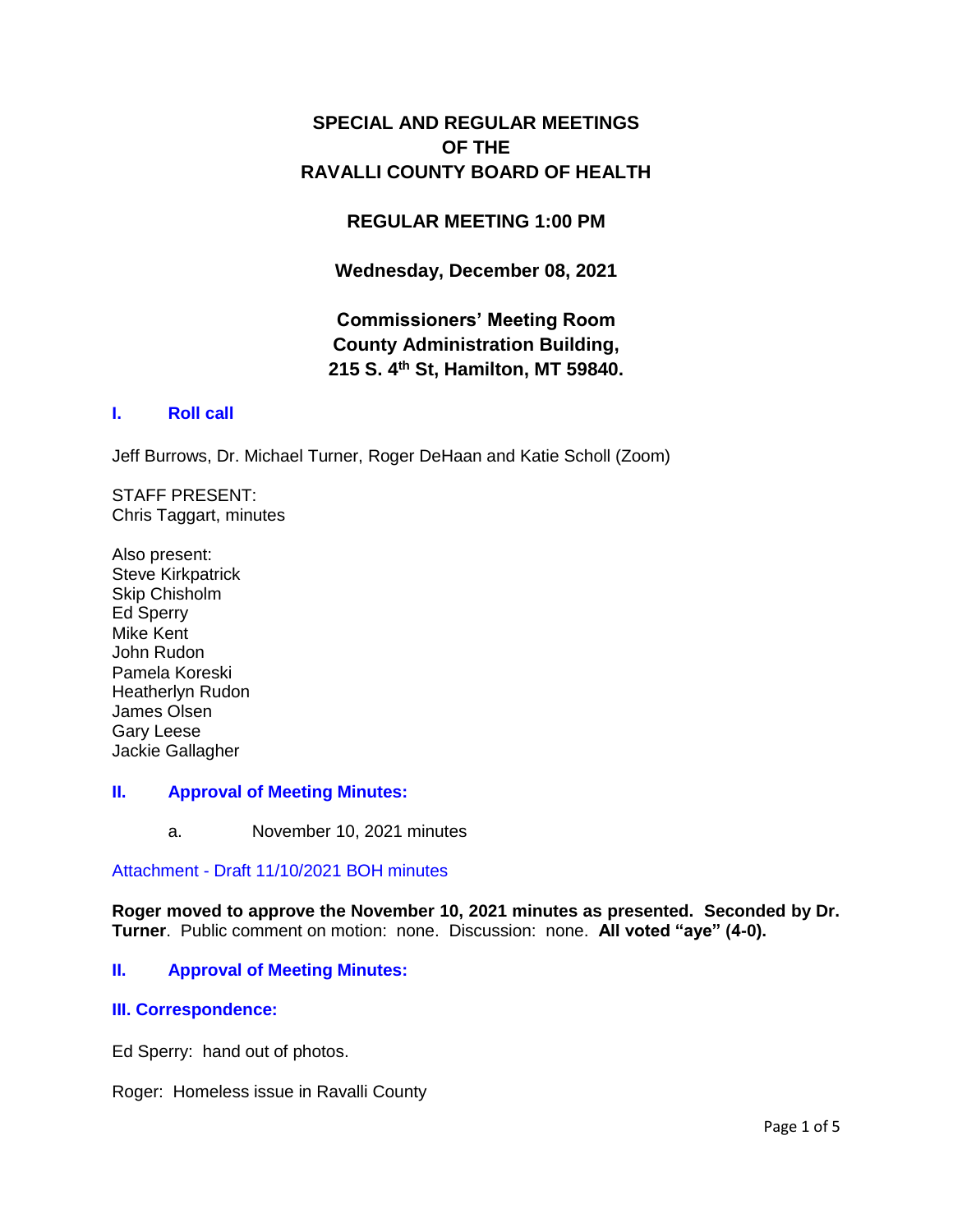Public comment: Skip Chisholm Pamela Koreski Jim Olsen Skip Chisholm

## **IV. [Department Reports:](http://ravalli-mt.granicus.com/wordlinkreceiver.php?clip_id=1f1c5d3a-f13f-4112-94d2-afc6324b08cd&meta_id=46b0eca9-85c8-448f-970e-645861f1b2ba&time=1283)**

1. [Health Officer](http://ravalli-mt.granicus.com/wordlinkreceiver.php?clip_id=1f1c5d3a-f13f-4112-94d2-afc6324b08cd&meta_id=e05db39a-1989-45ed-864c-64015a713026&time=1284)

Dr. Carol Calderwood

2. [Public Health Nurse's Report/Emergency Preparedness](http://ravalli-mt.granicus.com/wordlinkreceiver.php?clip_id=1f1c5d3a-f13f-4112-94d2-afc6324b08cd&meta_id=b3b03372-3b54-421a-a18f-361f82923437&time=1362)

[Attachment -](http://ravalli-mt.granicus.com/DocumentViewer.php?file=ravalli-mt_25d9298baffab71d0a89ce644b107dd8.pdf) PHN 1

[Attachment -](http://ravalli-mt.granicus.com/DocumentViewer.php?file=ravalli-mt_2c14a7a8476e932116e852c77157cc31.pdf) PHN 2

Tiffany Webber

Delaney Wells MTUPP (Zoom)

3. [Environmental Health Report](http://ravalli-mt.granicus.com/wordlinkreceiver.php?clip_id=1f1c5d3a-f13f-4112-94d2-afc6324b08cd&meta_id=aa1d4a3d-dc9e-46c1-a9bf-431159e99d6a&time=2169)

John Palacio, RCEH

- **V. [New Business:](http://ravalli-mt.granicus.com/wordlinkreceiver.php?clip_id=1f1c5d3a-f13f-4112-94d2-afc6324b08cd&meta_id=8fb797a3-856f-4e5c-a566-dc9190061314&time=2242)**
	- 1. ["Discussion with possible decision on Medlin ESM key variance." –](http://ravalli-mt.granicus.com/wordlinkreceiver.php?clip_id=1f1c5d3a-f13f-4112-94d2-afc6324b08cd&meta_id=b6a39bf8-121c-4e58-ad3e-1a45648ffdda&time=2243) John P.

No one present for request; BOH will come back to this agenda item (see below).

Attachment - [Site Evaluation](http://ravalli-mt.granicus.com/DocumentViewer.php?file=ravalli-mt_0211207d5faa0637be59ba94dc8998a4.pdf)

[Attachment -](http://ravalli-mt.granicus.com/DocumentViewer.php?file=ravalli-mt_9e5153d6ed9d5182c85cbf4094a0be86.pdf) Staff Report

2. ["Discussion with possible decision on Bitterroot Gateway ESM key variance."](http://ravalli-mt.granicus.com/wordlinkreceiver.php?clip_id=1f1c5d3a-f13f-4112-94d2-afc6324b08cd&meta_id=e88d4707-1da8-4f5a-9b8e-ccf63662169b&time=2282)  – [John P.](http://ravalli-mt.granicus.com/wordlinkreceiver.php?clip_id=1f1c5d3a-f13f-4112-94d2-afc6324b08cd&meta_id=e88d4707-1da8-4f5a-9b8e-ccf63662169b&time=2282)

No one present for request; BOH will come back to this agenda item (see below).

[Attachment -](http://ravalli-mt.granicus.com/DocumentViewer.php?file=ravalli-mt_18290cfe0e6dc7f50e6094d141fd191d.pdf) Staff Report

3. ["Discussion with possible decision on Ravalli County Parks Corvallis sealed](http://ravalli-mt.granicus.com/wordlinkreceiver.php?clip_id=1f1c5d3a-f13f-4112-94d2-afc6324b08cd&meta_id=7d5b803d-adc1-43f2-85b0-586971542b13&time=2364)  [privy variance." –](http://ravalli-mt.granicus.com/wordlinkreceiver.php?clip_id=1f1c5d3a-f13f-4112-94d2-afc6324b08cd&meta_id=7d5b803d-adc1-43f2-85b0-586971542b13&time=2364) John P.

Present: Gary Leese, Park Board

[Attachment -](http://ravalli-mt.granicus.com/DocumentViewer.php?file=ravalli-mt_f904fede2b4c172fe0232470470eacf9.pdf) Staff Report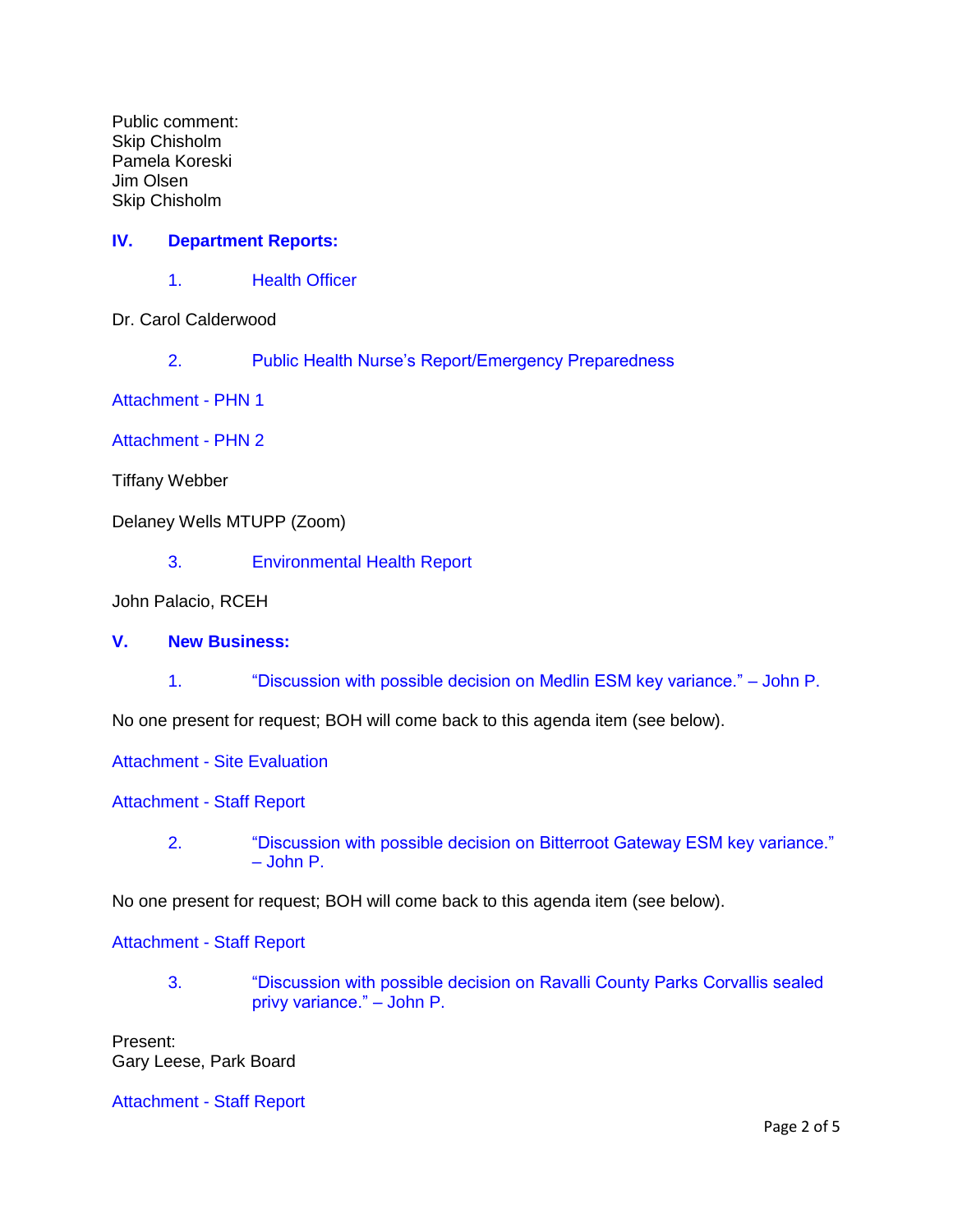Conclusions of Law (COL):

COL 1: COL a: BOH consensus: is satisfied (as long as it is monitored and installed per MDEQ 4) COL b: BOH consensus: is satisfied COL c: BOH consensus: is satisfied COL d: BOH consensus: is satisfied COL e: BOH consensus: is satisfied COL f: BOH consensus: is satisfied COL g: BOH consensus: is satisfied COL 2: BOH consensus: is satisfied COL 3: BOH consensus: is satisfied COL 4: BOH consensus: is satisfied COL 5: BOH consensus: is satisfied

**Roger moved to approve the variance requested by Ravalli County Park Board for the location known as Summerdale Park, to allow a vaulted toilet as requested, with the following conditions:**

### **1. Not more than 25 people to use per day, any 60 days per year**

**2. A log of pumping schedule shall be provided to RCEH**

**Seconded by Dr. Turner.** Public comment on motion: Pamela Koreski and Skip Chisholm. Discussion: Disc: Jeff, Roger, John, Dr. Turner and Gary. **All voted "aye" (4-0).**

4. [Review with possible decision: 2022 Cooperative Agreement with DPHHS –](http://ravalli-mt.granicus.com/wordlinkreceiver.php?clip_id=1f1c5d3a-f13f-4112-94d2-afc6324b08cd&meta_id=a1896b4d-54fe-4a73-b7e0-e364f9ba5a3a&time=3791) [John P](http://ravalli-mt.granicus.com/wordlinkreceiver.php?clip_id=1f1c5d3a-f13f-4112-94d2-afc6324b08cd&meta_id=a1896b4d-54fe-4a73-b7e0-e364f9ba5a3a&time=3791)

Attachment - [DPHHS Coop Agreement](http://ravalli-mt.granicus.com/DocumentViewer.php?file=ravalli-mt_dafd23c94fc93644be1ce143cea3e379.pdf)

Public comment: Skip Chisholm

**Katie moved to approve the DPHHS 2022 Cooperative Agreement as presented. Seconded by Dr. Turner.** Public comment on motion: none. Discussion: none. **All voted "aye" (4-0).**

### **VI. [Old Business:](http://ravalli-mt.granicus.com/wordlinkreceiver.php?clip_id=1f1c5d3a-f13f-4112-94d2-afc6324b08cd&meta_id=8a5b8766-3128-45e7-bfd3-e4e5a814d7bd&time=3900)**

1. ["Discussion with possible decision on a Compliance Order for Parcel #'s](http://ravalli-mt.granicus.com/wordlinkreceiver.php?clip_id=1f1c5d3a-f13f-4112-94d2-afc6324b08cd&meta_id=404d6e1f-216b-49a8-94c9-f3b1da418376&time=3910)  [1290000, 1290080, 1290210, and 1290070. Occupied Buildings without an](http://ravalli-mt.granicus.com/wordlinkreceiver.php?clip_id=1f1c5d3a-f13f-4112-94d2-afc6324b08cd&meta_id=404d6e1f-216b-49a8-94c9-f3b1da418376&time=3910)  [approved means of wastewater disposal, unlicensed public accommodations"](http://ravalli-mt.granicus.com/wordlinkreceiver.php?clip_id=1f1c5d3a-f13f-4112-94d2-afc6324b08cd&meta_id=404d6e1f-216b-49a8-94c9-f3b1da418376&time=3910)  – [John P.](http://ravalli-mt.granicus.com/wordlinkreceiver.php?clip_id=1f1c5d3a-f13f-4112-94d2-afc6324b08cd&meta_id=404d6e1f-216b-49a8-94c9-f3b1da418376&time=3910)

Present: Devon Towle - Global Glamping (Zoom)

Public comment: Ed Sperry Skip Chisholm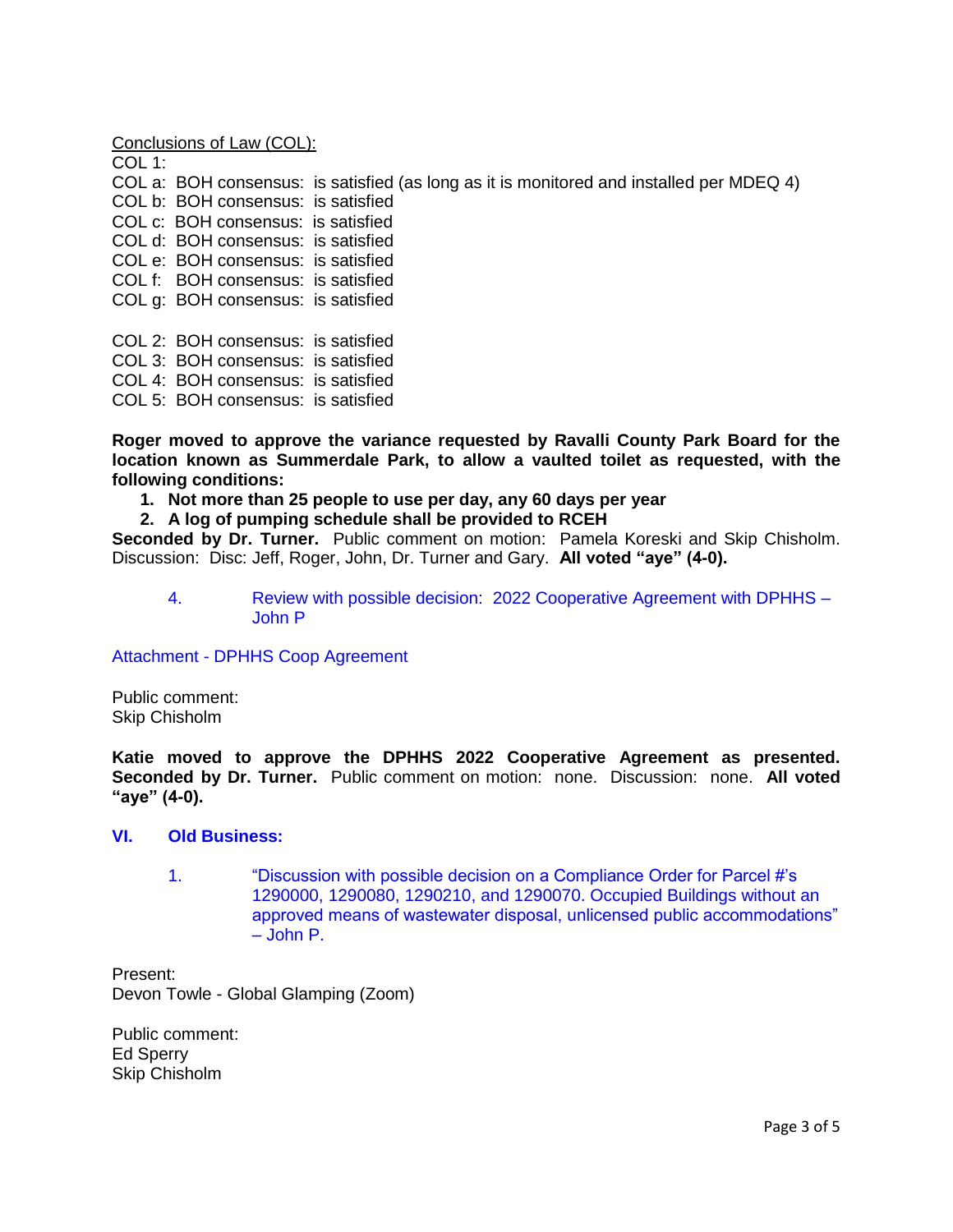Per Devon:

Parcel # 129000 – 1 indoor skate park/warehouse; 1 portable cabin with 1 bedroom (he does not live there and it is not for rent); 1 Yurt; 2 porta potties and 1 un-connected holding tank Parcel # 1290080 – 6 conex trailers, 2 domes, 2 Yurts, 0 holding tank and 1 porta potty Parcel # 1290210 – (7 acres) 0 MDEQ approval; 1 Yurt and 0 porta potties Parcel # 1290070 – 1 dome (unrented) with a chemical toilet (not being used) (is for show only)

**Roger moved to approve the issuance of a Compliance Order on all four lots as follows:**

- **1. P # 1290000: Allow 120 more days for holding tank use, plumbing shall be installed and connected to a functioning holding tank and remove all porta potties;**
- **2. P # 1290080: Keep the 6 conex's for sale and cease and desist use of domes, yurts and remove porta potties (no occupancy of any buildings without an approved wastewater permit and system)**
- **3. P # 1290210: Cease use of all yurts (no occupancy of any buildings without an approved wastewater permit and system)**
- **4. P # 1290070: Cease use of all yurts (no occupancy of any buildings without an approved wastewater permit and system)**

**Seconded by Dr. Turner.** Public comment on motion: Skip Chisholm. Discussion: none. **All voted "aye" (4-0).**

## **1. ["Discussion with possible decision on Medlin ESM key variance." –](http://ravalli-mt.granicus.com/wordlinkreceiver.php?clip_id=1f1c5d3a-f13f-4112-94d2-afc6324b08cd&meta_id=dc863337-f914-4cbb-ba70-decae4c64b6d&time=9503) John P.**

Representative Randy Medlin via conference call.

```
Conclusions of Law (COL):
COI 1:
COL a: BOH consensus: is not satisfied
COL b: BOH consensus: is satisfied 
COL c: BOH consensus: is satisfied
COL d: BOH consensus: is not satisfied
COL e: BOH consensus: is not satisfied
COL f: BOH consensus: is not satisfied
COL g: BOH consensus: is satisfied
COL 2: BOH consensus: is not satisfied
COL 3: BOH consensus: is not satisfied
COL 4: BOH consensus: is not satisfied
COL 5: BOH consensus: is not satisfied
```
Roger moved to deny the variance based upon the Conclusions of Law not being satisfied. Seconded by Dr. Turner. Public comment on motion: Skip Chisholm. Discussion: none. All voted "aye" (4-0).

### **2. ["Discussion with possible decision on Bitterroot Gateway ESM key variance." –](http://ravalli-mt.granicus.com/wordlinkreceiver.php?clip_id=1f1c5d3a-f13f-4112-94d2-afc6324b08cd&meta_id=1c3c55ec-8c22-4234-9c25-f4e47d6f8f63&time=10860) [John P.](http://ravalli-mt.granicus.com/wordlinkreceiver.php?clip_id=1f1c5d3a-f13f-4112-94d2-afc6324b08cd&meta_id=1c3c55ec-8c22-4234-9c25-f4e47d6f8f63&time=10860)**

**TABLED to January 12, 2022 BOH meeting.**

**[VII. Public comment](http://ravalli-mt.granicus.com/wordlinkreceiver.php?clip_id=1f1c5d3a-f13f-4112-94d2-afc6324b08cd&meta_id=0cc610dd-613f-4e31-894a-3bdac85e1cd5&time=11186)**